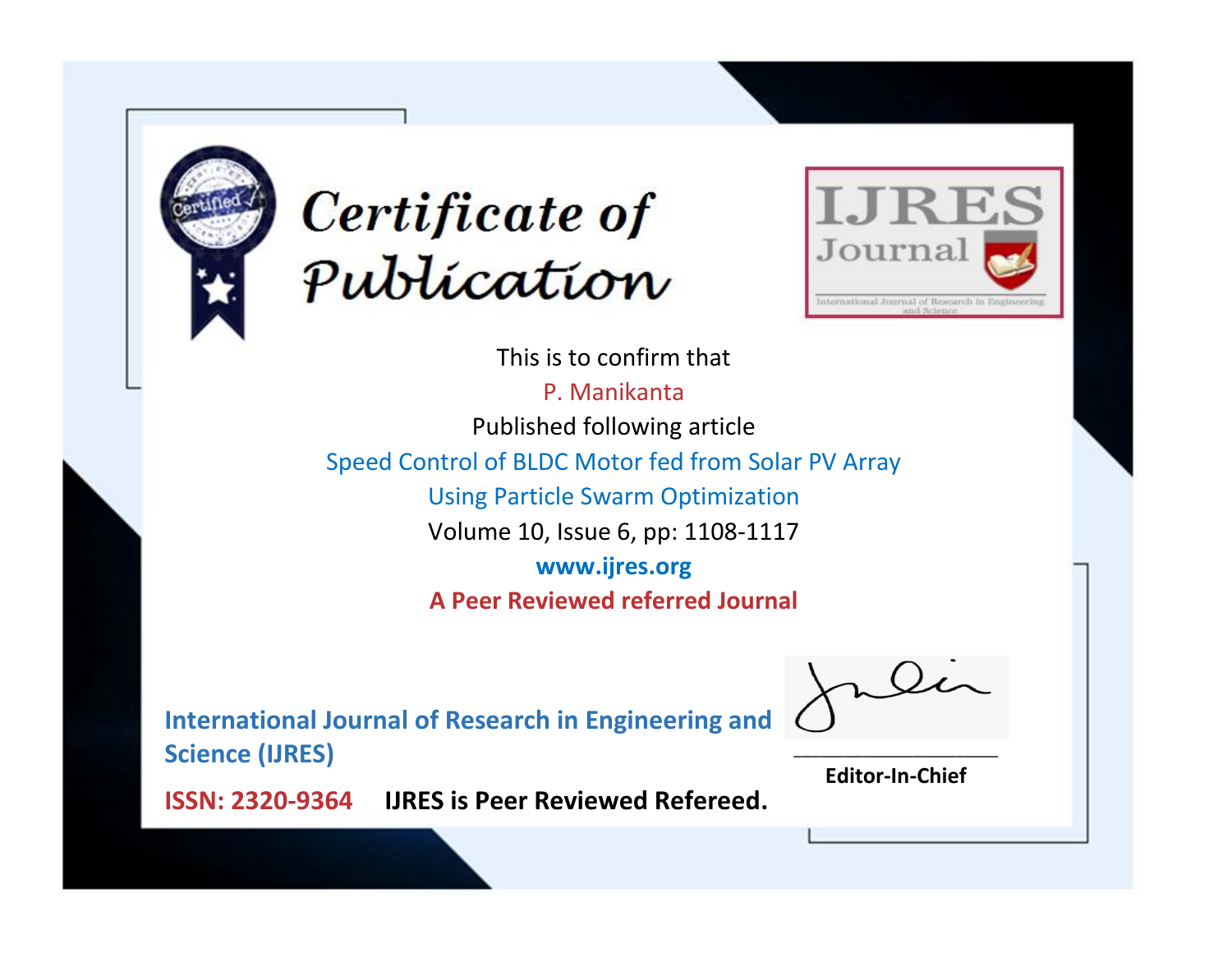



This is to confirm that B. Shilpa

Published following article

Speed Control of BLDC Motor fed from Solar PV Array

Using Particle Swarm Optimization

Volume 10, Issue 6, pp: 1108-1117

**www.ijres.org**

**A Peer Reviewed referred Journal**

**International Journal of Research in Engineering and Science (IJRES)**

\_\_\_\_\_\_\_\_\_\_\_\_\_\_\_\_\_\_\_\_\_\_\_\_ **Editor-In-Chief**

**Journal.**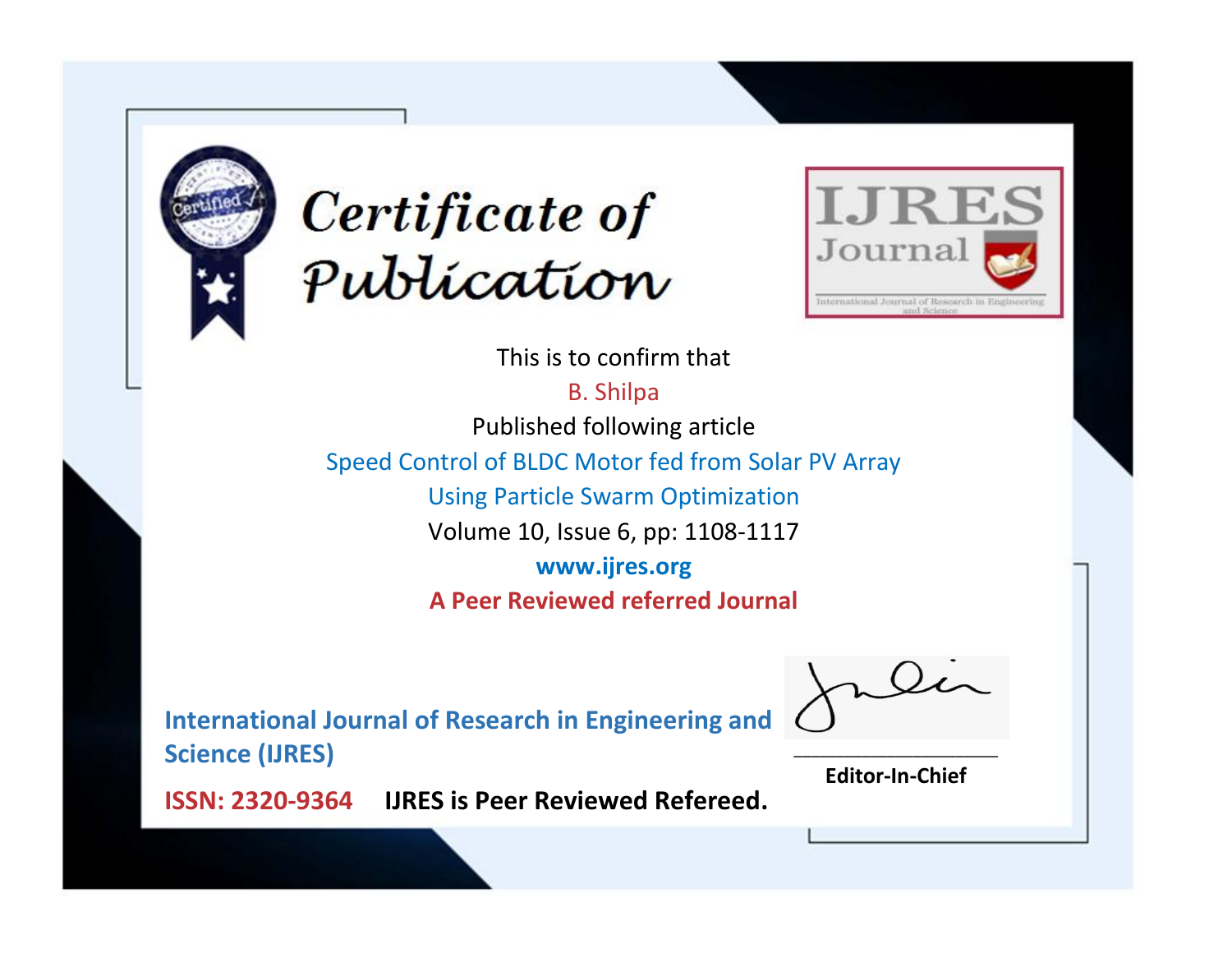



This is to confirm that

S. Sohel

Published following article

Speed Control of BLDC Motor fed from Solar PV Array

Using Particle Swarm Optimization

Volume 10, Issue 6, pp: 1108-1117

**www.ijres.org**

**A Peer Reviewed referred Journal**

**International Journal of Research in Engineering and Science (IJRES)**

\_\_\_\_\_\_\_\_\_\_\_\_\_\_\_\_\_\_\_\_\_\_\_\_ **Editor-In-Chief**

**Journal.**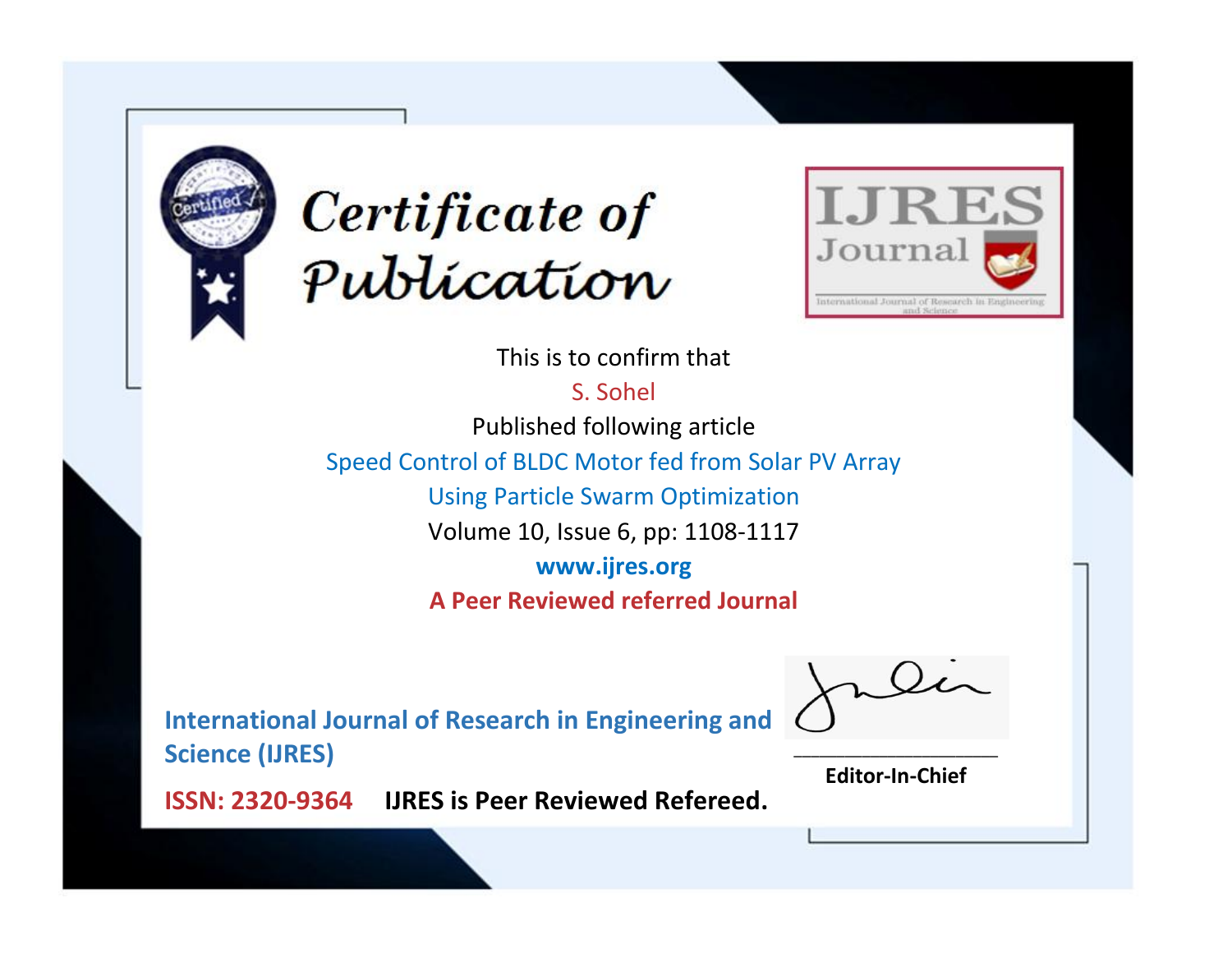



This is to confirm that D. Sri Gayathri Published following article Speed Control of BLDC Motor fed from Solar PV Array Using Particle Swarm Optimization Volume 10, Issue 6, pp: 1108-1117 **www.ijres.org A Peer Reviewed referred Journal**

**International Journal of Research in Engineering and Science (IJRES)**

\_\_\_\_\_\_\_\_\_\_\_\_\_\_\_\_\_\_\_\_\_\_\_\_ **Editor-In-Chief**

**Journal.**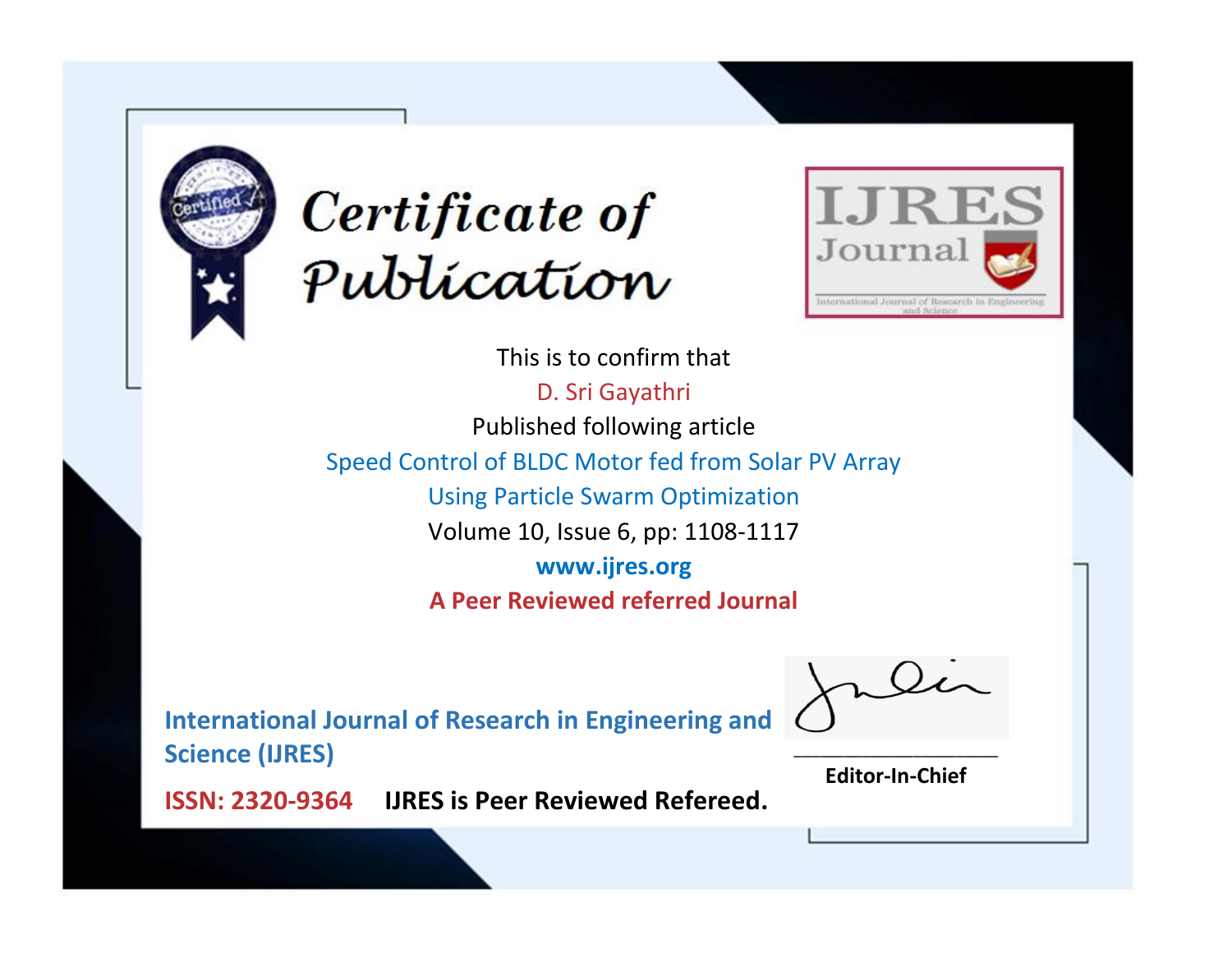



This is to confirm that

V. Venkatesh

Published following article

Speed Control of BLDC Motor fed from Solar PV Array

Using Particle Swarm Optimization

Volume 10, Issue 6, pp: 1108-1117

**www.ijres.org**

**A Peer Reviewed referred Journal**

**International Journal of Research in Engineering and Science (IJRES)**

\_\_\_\_\_\_\_\_\_\_\_\_\_\_\_\_\_\_\_\_\_\_\_\_ **Editor-In-Chief**

**Journal.**